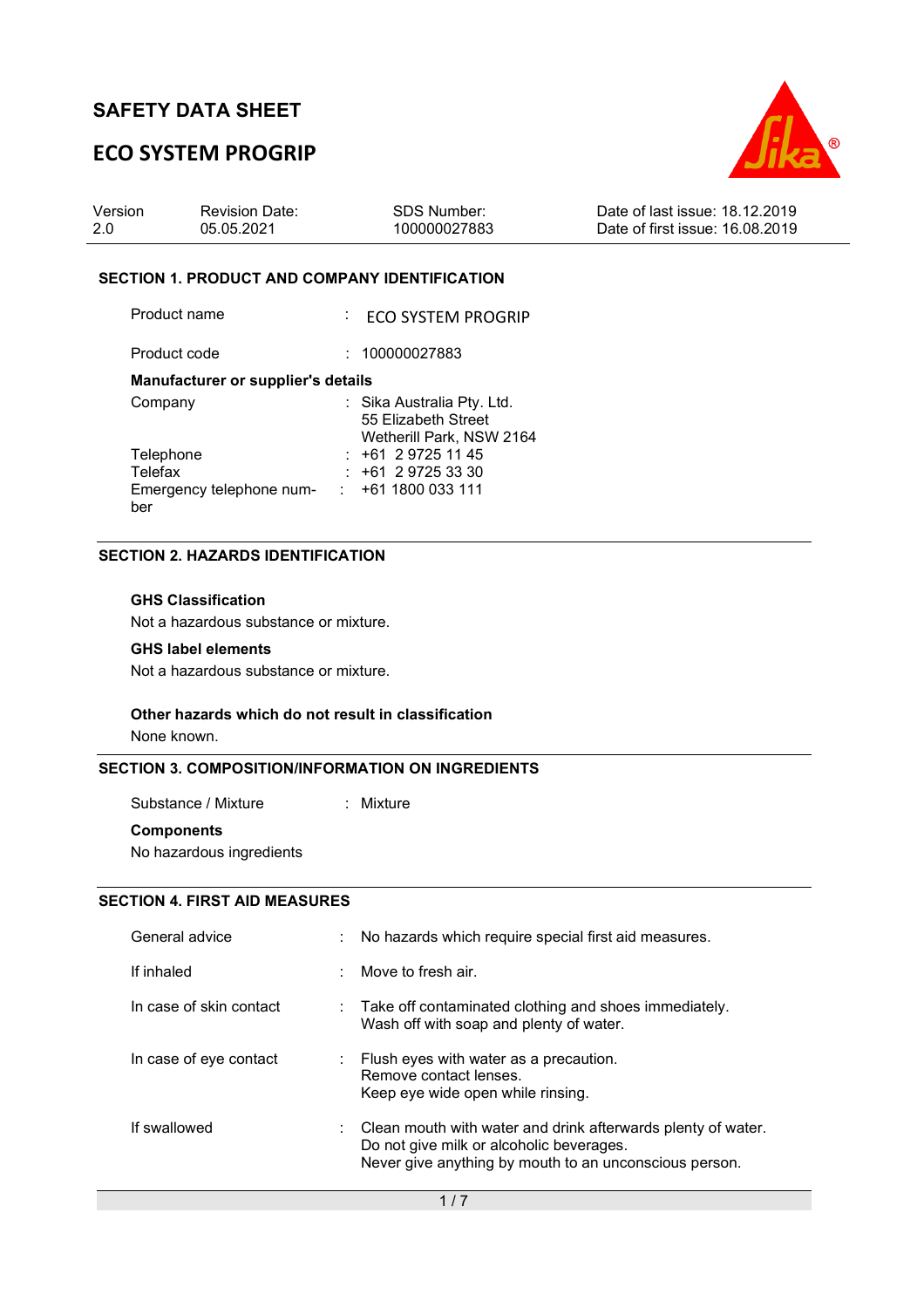# **ECO SYSTEM PROGRIP**



| Version<br>2.0 | <b>Revision Date:</b><br>05.05.2021                               | <b>SDS Number:</b><br>100000027883                                                                                          | Date of last issue: 18.12.2019<br>Date of first issue: 16.08.2019 |
|----------------|-------------------------------------------------------------------|-----------------------------------------------------------------------------------------------------------------------------|-------------------------------------------------------------------|
|                | Most important symptoms<br>and effects, both acute and<br>delayed | No known significant effects or hazards.<br>See Section 11 for more detailed information on health effects<br>and symptoms. |                                                                   |
|                | Notes to physician                                                | Treat symptomatically.                                                                                                      |                                                                   |
|                | <b>SECTION 5. FIREFIGHTING MEASURES</b>                           |                                                                                                                             |                                                                   |
|                | Suitable extinguishing media :                                    | Use extinguishing measures that are appropriate to local cir-<br>cumstances and the surrounding environment.                |                                                                   |
|                | ucts                                                              | Hazardous combustion prod- : No hazardous combustion products are known                                                     |                                                                   |
|                | ods                                                               | Specific extinguishing meth- : Standard procedure for chemical fires.                                                       |                                                                   |
|                | Special protective equipment :                                    | In the event of fire, wear self-contained breathing apparatus.                                                              |                                                                   |

## **SECTION 6. ACCIDENTAL RELEASE MEASURES**

for firefighters

| tive equipment and emer-<br>gency procedures             | Personal precautions, protec-: For personal protection see section 8.                                      |
|----------------------------------------------------------|------------------------------------------------------------------------------------------------------------|
| Environmental precautions                                | : No special environmental precautions required.                                                           |
| Methods and materials for<br>containment and cleaning up | Wipe up with absorbent material (e.g. cloth, fleece).<br>Keep in suitable, closed containers for disposal. |

## **SECTION 7. HANDLING AND STORAGE**

| fire and explosion          | Advice on protection against : Normal measures for preventive fire protection.                                                                                     |
|-----------------------------|--------------------------------------------------------------------------------------------------------------------------------------------------------------------|
| Advice on safe handling     | $\therefore$ For personal protection see section 8.<br>No special handling advice required.<br>Follow standard hygiene measures when handling chemical<br>products |
| Hygiene measures            | : When using do not eat or drink.<br>When using do not smoke.                                                                                                      |
| Conditions for safe storage | Keep container tightly closed in a dry and well-ventilated<br>place.<br>Store in accordance with local regulations.                                                |
| Materials to avoid          | No special restrictions on storage with other products.                                                                                                            |
|                             | 2/7                                                                                                                                                                |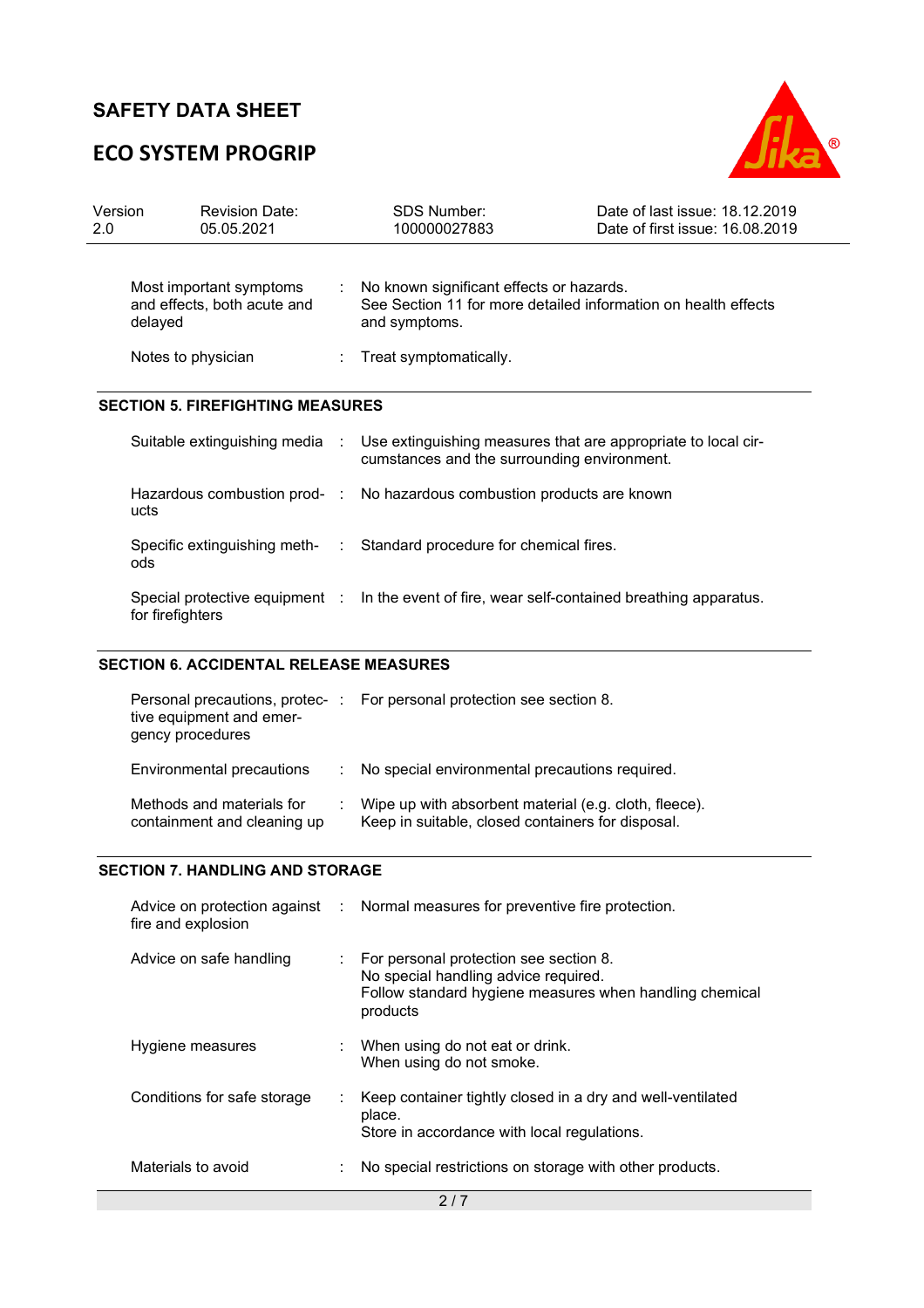# **ECO SYSTEM PROGRIP**



| Version | <b>Revision Date:</b> | SDS Number:  | Date of last issue: 18.12.2019  |
|---------|-----------------------|--------------|---------------------------------|
| 2.0     | 05.05.2021            | 100000027883 | Date of first issue: 16.08.2019 |

## **SECTION 8. EXPOSURE CONTROLS/PERSONAL PROTECTION**

| Components with workplace control parameters<br>Contains no substances with occupational exposure limit values. |                           |                                                                                                                                                                                                                                                                                                                            |  |  |  |
|-----------------------------------------------------------------------------------------------------------------|---------------------------|----------------------------------------------------------------------------------------------------------------------------------------------------------------------------------------------------------------------------------------------------------------------------------------------------------------------------|--|--|--|
| Appropriate engineering<br>controls                                                                             | $\mathbb{R}^{\mathbb{Z}}$ | Use adequate ventilation and/or engineering controls to pre-<br>vent exposure to vapours.                                                                                                                                                                                                                                  |  |  |  |
| Personal protective equipment                                                                                   |                           |                                                                                                                                                                                                                                                                                                                            |  |  |  |
| Respiratory protection                                                                                          |                           | : No special measures required.<br>Respirator selection must be based on known or anticipated<br>exposure levels, the hazards of the product and the safe<br>working limits of the selected respirator.                                                                                                                    |  |  |  |
| Hand protection                                                                                                 |                           | : Chemical-resistant, impervious gloves complying with an<br>approved standard should be worn at all times when handling<br>chemical products if a risk assessment indicates this is nec-<br>essary.<br>Follow AS/NZS 1337.1<br>Recommended: Butyl rubber/nitrile rubber gloves.<br>Contaminated gloves should be removed. |  |  |  |
| Eye protection                                                                                                  |                           | Safety glasses                                                                                                                                                                                                                                                                                                             |  |  |  |
| Skin and body protection                                                                                        |                           | Protective clothing (e.g. safety shoes, long-sleeved working<br>clothing, long trousers)<br>Follow AS 2210:3                                                                                                                                                                                                               |  |  |  |

## **SECTION 9. PHYSICAL AND CHEMICAL PROPERTIES**

| Appearance                                         |                 | paste               |
|----------------------------------------------------|-----------------|---------------------|
| Colour                                             | t.              | white               |
| Odour                                              |                 | No data available   |
| Odour Threshold                                    |                 | No data available   |
| рH                                                 |                 | : ca. 9.5           |
| Melting point/range / Freezing : No data available |                 |                     |
| point<br>Boiling point/boiling range               |                 | : No data available |
| Flash point                                        |                 | No data available   |
| Evaporation rate                                   |                 | No data available   |
| Flammability (solid, gas)                          | <b>Property</b> | No data available   |
| Upper explosion limit / Upper : No data available  |                 |                     |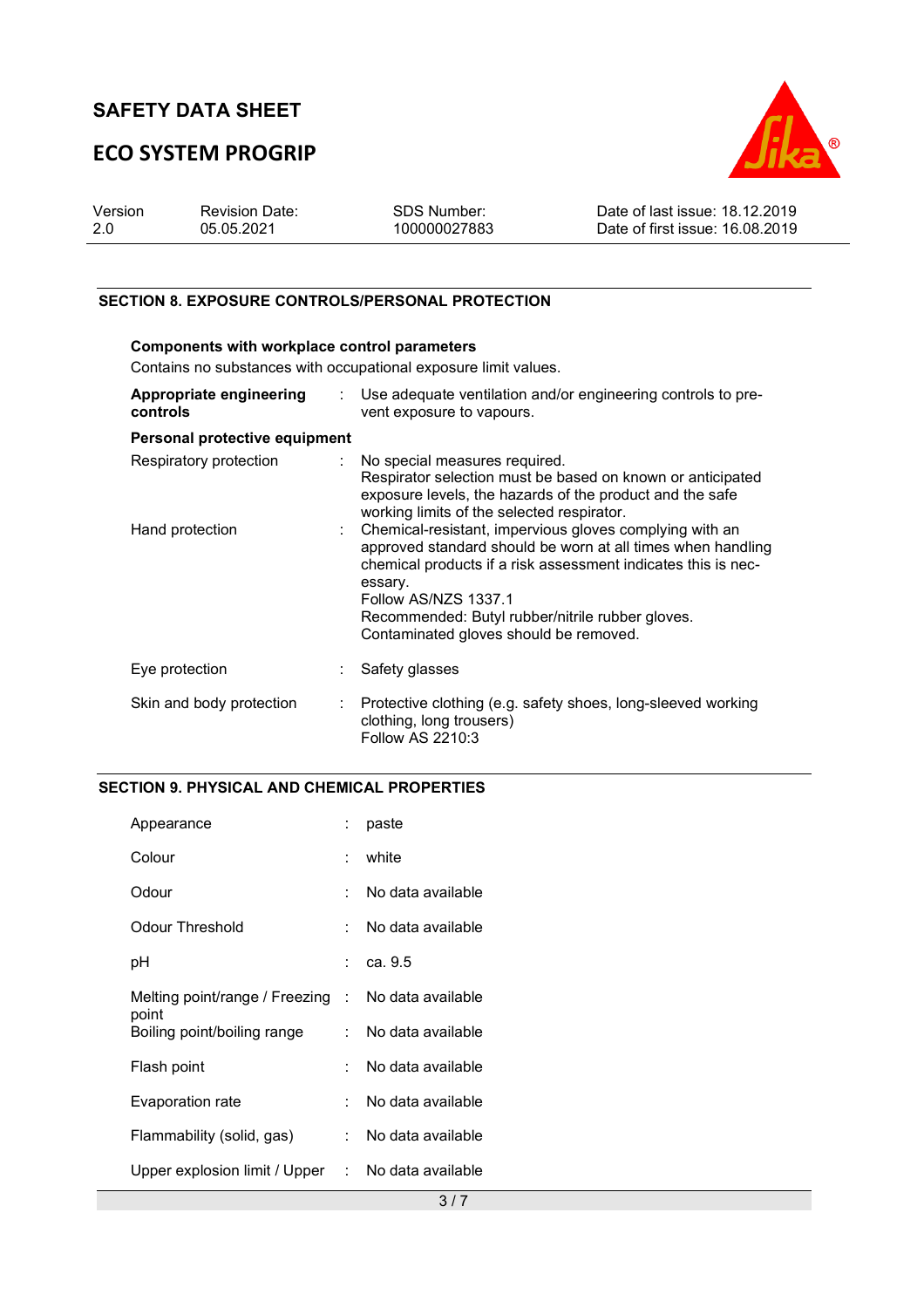# **ECO SYSTEM PROGRIP**



| Version<br>2.0 |                    | <b>Revision Date:</b><br>05.05.2021 |                | <b>SDS Number:</b><br>100000027883                                                                                                                                    | Date of last issue: 18.12.2019<br>Date of first issue: 16.08.2019 |
|----------------|--------------------|-------------------------------------|----------------|-----------------------------------------------------------------------------------------------------------------------------------------------------------------------|-------------------------------------------------------------------|
|                | flammability limit |                                     |                |                                                                                                                                                                       |                                                                   |
|                | flammability limit | Lower explosion limit / Lower :     |                | No data available                                                                                                                                                     |                                                                   |
|                | Vapour pressure    |                                     |                | 23 hPa                                                                                                                                                                |                                                                   |
|                |                    | Relative vapour density             |                | No data available                                                                                                                                                     |                                                                   |
|                | Density            |                                     |                | ca. 1.67 g/cm3 (23 °C (73 °F))                                                                                                                                        |                                                                   |
|                | Solubility(ies)    | Water solubility                    |                | No data available                                                                                                                                                     |                                                                   |
|                |                    | Solubility in other solvents        | $\mathbb{R}^n$ | No data available                                                                                                                                                     |                                                                   |
|                | octanol/water      | Partition coefficient: n-           |                | No data available                                                                                                                                                     |                                                                   |
|                |                    | Auto-ignition temperature           |                | No data available                                                                                                                                                     |                                                                   |
|                |                    | Decomposition temperature           | ÷              | No data available                                                                                                                                                     |                                                                   |
|                | Viscosity          | Viscosity, dynamic                  |                | ca. 4,400 mPa.s (20 °C (68 °F))                                                                                                                                       |                                                                   |
|                |                    | Viscosity, kinematic                |                | $>$ 20.5 mm2/s (40 °C (104 °F))                                                                                                                                       |                                                                   |
|                |                    | <b>Explosive properties</b>         |                | No data available                                                                                                                                                     |                                                                   |
|                |                    | Oxidizing properties                |                | No data available                                                                                                                                                     |                                                                   |
|                |                    | Volatile organic compounds          |                | Directive 2010/75/EU of 24 November 2010 on industrial<br>emissions (integrated pollution prevention and control)<br>Volatile organic compounds (VOC) content: 1.17 % |                                                                   |

## **SECTION 10. STABILITY AND REACTIVITY**

| Reactivity                                | ÷                            | No dangerous reaction known under conditions of normal use. |
|-------------------------------------------|------------------------------|-------------------------------------------------------------|
| Chemical stability                        | $\mathcal{L}_{\mathrm{max}}$ | The product is chemically stable.                           |
| Possibility of hazardous reac- :<br>tions |                              | No hazards to be specially mentioned.                       |
| Conditions to avoid                       |                              | No data available                                           |
| Incompatible materials                    |                              | see section 7.                                              |
|                                           |                              |                                                             |

No decomposition if stored and applied as directed.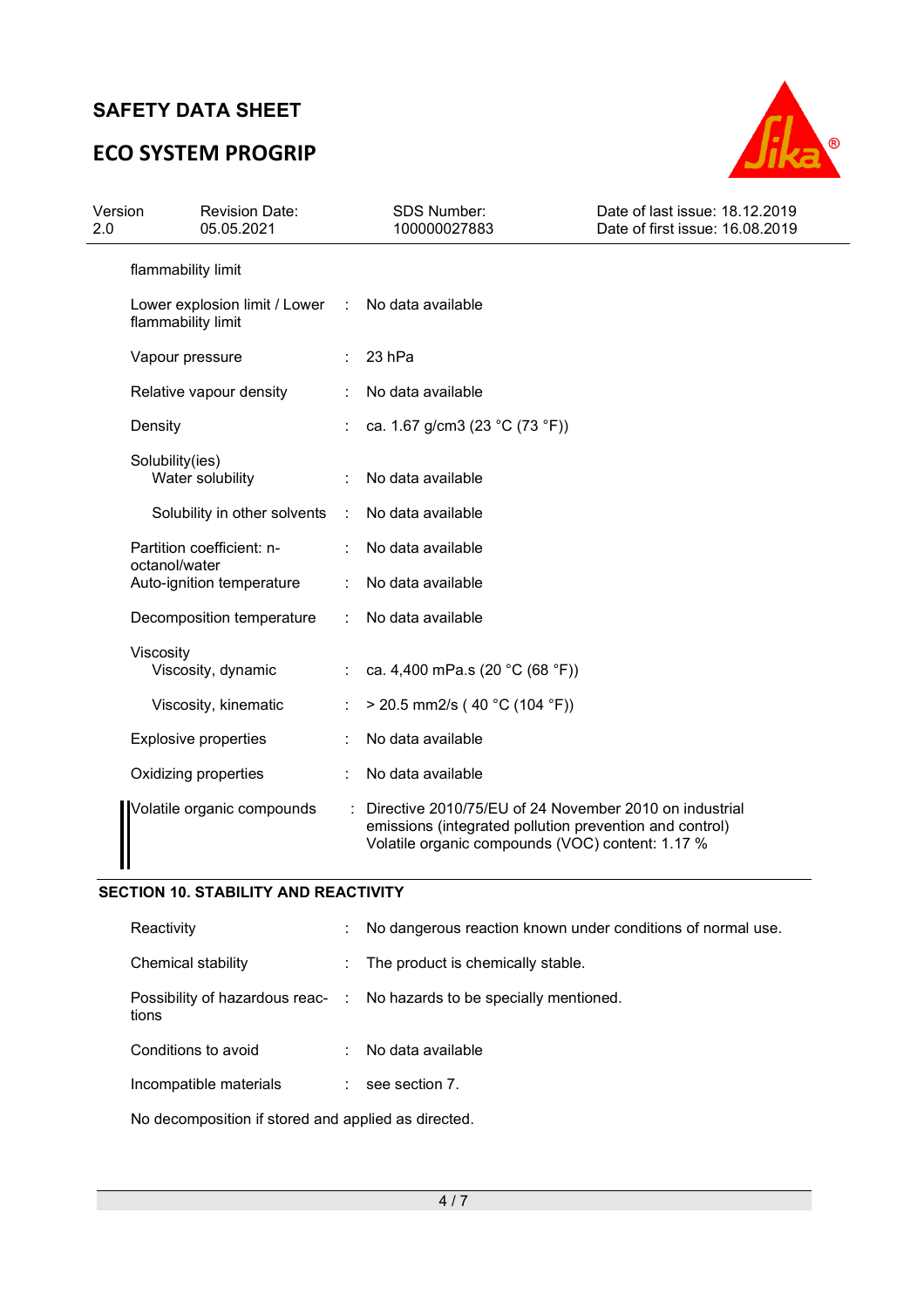# **ECO SYSTEM PROGRIP**



| Version | <b>Revision Date:</b> | SDS Number:  | Date of last issue: 18.12.2019  |
|---------|-----------------------|--------------|---------------------------------|
| 2.0     | 05.05.2021            | 100000027883 | Date of first issue: 16.08.2019 |
|         |                       |              |                                 |

### **SECTION 11. TOXICOLOGICAL INFORMATION**

### **Acute toxicity**

Not classified based on available information.

### **Skin corrosion/irritation**

Not classified based on available information.

# **Serious eye damage/eye irritation**

Not classified based on available information.

## **Respiratory or skin sensitisation**

### **Skin sensitisation**

Not classified based on available information.

# **Respiratory sensitisation**

Not classified based on available information.

### **Chronic toxicity**

### **Germ cell mutagenicity**

Not classified based on available information.

### **Carcinogenicity**

Not classified based on available information.

## **Reproductive toxicity**

Not classified based on available information.

### **STOT - single exposure**

Not classified based on available information.

# **STOT - repeated exposure**

Not classified based on available information.

## **Aspiration toxicity**

Not classified based on available information.

### **SECTION 12. ECOLOGICAL INFORMATION**

**Ecotoxicity**  No data available **Persistence and degradability**  No data available **Bioaccumulative potential**  No data available

**Mobility in soil**  No data available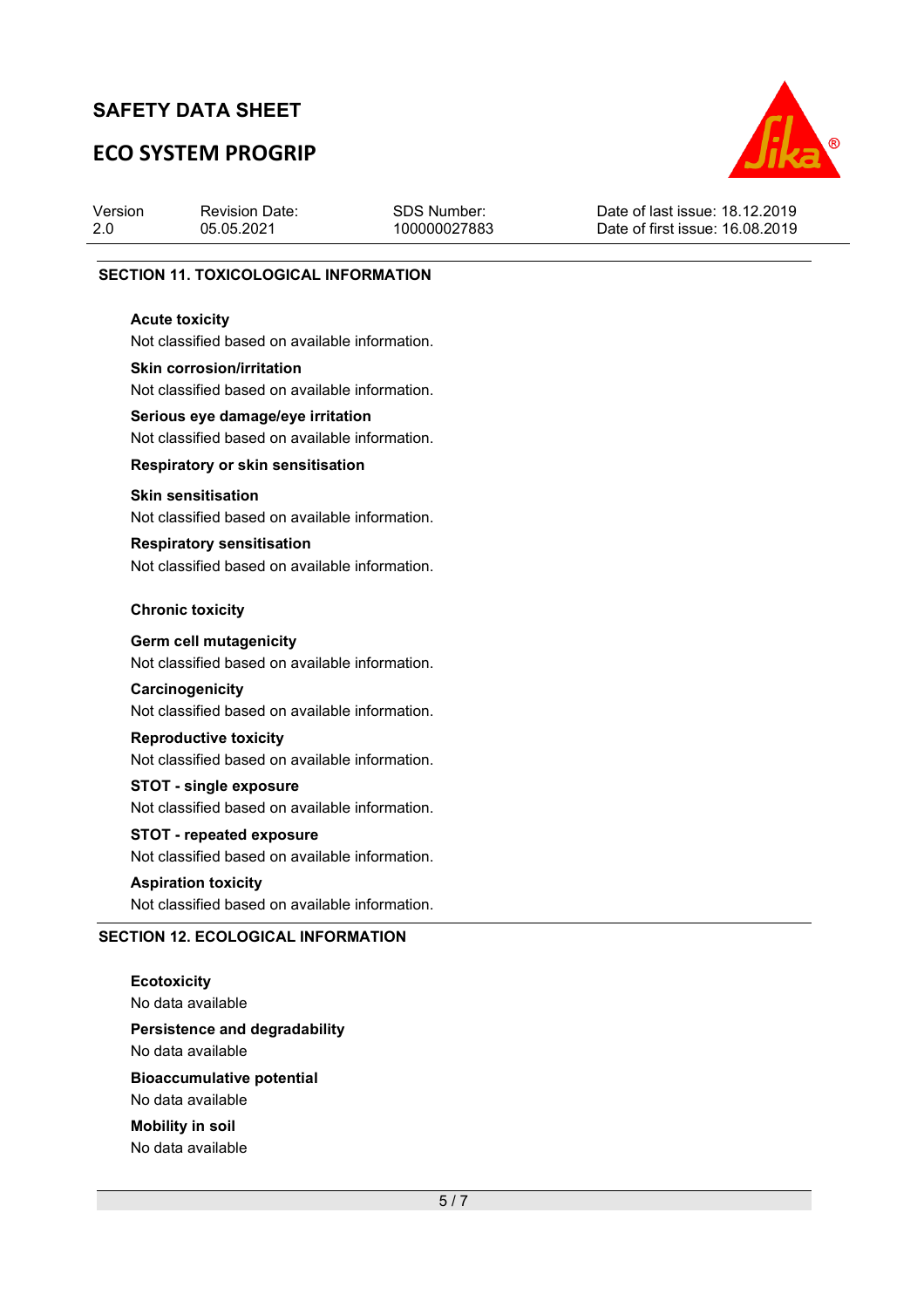# **ECO SYSTEM PROGRIP**



| Version<br>2.0                             |                                                                                                                               | <b>Revision Date:</b><br>05.05.2021 | SDS Number:<br>100000027883 | Date of last issue: 18.12.2019<br>Date of first issue: 16.08.2019 |  |  |  |  |  |
|--------------------------------------------|-------------------------------------------------------------------------------------------------------------------------------|-------------------------------------|-----------------------------|-------------------------------------------------------------------|--|--|--|--|--|
|                                            | Other adverse effects                                                                                                         |                                     |                             |                                                                   |  |  |  |  |  |
|                                            | <b>Product:</b><br>Additional ecological infor-<br>: There is no data available for this product.<br>mation                   |                                     |                             |                                                                   |  |  |  |  |  |
| <b>SECTION 13. DISPOSAL CONSIDERATIONS</b> |                                                                                                                               |                                     |                             |                                                                   |  |  |  |  |  |
|                                            | <b>Disposal methods</b>                                                                                                       |                                     |                             |                                                                   |  |  |  |  |  |
|                                            | Contaminated packaging<br>Empty containers should be taken to an approved waste han-<br>dling site for recycling or disposal. |                                     |                             |                                                                   |  |  |  |  |  |
|                                            | If potential for exposure exists refer to Section 8 for specific personal protective equipment.                               |                                     |                             |                                                                   |  |  |  |  |  |
| <b>SECTION 14. TRANSPORT INFORMATION</b>   |                                                                                                                               |                                     |                             |                                                                   |  |  |  |  |  |
|                                            |                                                                                                                               | <b>International Regulations</b>    |                             |                                                                   |  |  |  |  |  |

# **UNRTDG**

Not regulated as a dangerous good

#### **IATA-DGR**

Not regulated as a dangerous good

**IMDG-Code** Not regulated as a dangerous good

**Transport in bulk according to Annex II of MARPOL 73/78 and the IBC Code**  Not applicable for product as supplied.

### **National Regulations**

### **ADG**

Not regulated as a dangerous good

## **SECTION 15. REGULATORY INFORMATION**

## **Safety, health and environmental regulations/legislation specific for the substance or mixture**

| Standard for the Uniform<br>No poison schedule number allocated<br>Scheduling of Medicines and<br>Poisons |                                                                                                                                                                                          |
|-----------------------------------------------------------------------------------------------------------|------------------------------------------------------------------------------------------------------------------------------------------------------------------------------------------|
| International Chemical Weapons Convention (CWC)<br>Schedules of Toxic Chemicals and Precursors            | Not applicable                                                                                                                                                                           |
| <b>Prohibition/Licensing Requirements</b>                                                                 | : There is no applicable prohibition,<br>authorisation and restricted use<br>requirements, including for carcino-<br>gens referred to in Schedule 10 of<br>the model WHS Act and Regula- |